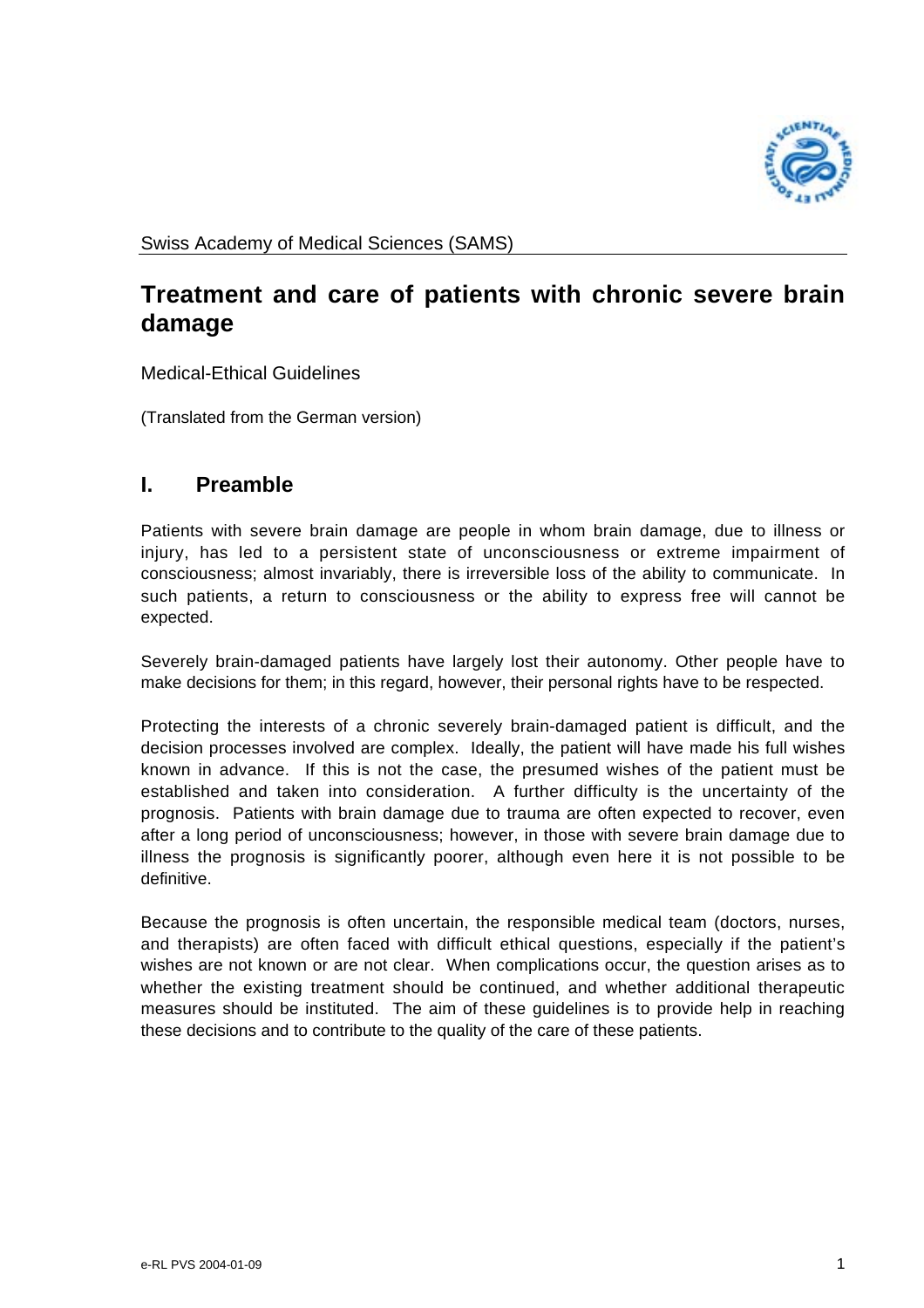## **II. Guidelines**

## **1. Patients covered**

There are three main groups of severe brain damage associated with permanent, irreversible, loss of the ability to communicate:

- Persistent vegetative state (PVS): a comatose state, usually following hypoxic brain damage due to illness or injury, can develop into a "vegetative state", i.e. a "state of consciousness without any detectable awareness". If the vegetative state persists for longer than one month, it becomes what is known as a "persistent vegetative state" (PVS); when it is in all probability irreversible, one speaks of a "permanent vegetative state".
- Severe advanced degenerative brain disease (e.g. Alzheimer's disease): This is characterized by severe cognitive breakdown<sup>1</sup> (i.e. vocabulary reduced to a few words, verbal communication no longer possible, loss of motor capability, totally dependent on others for care); other causes have been excluded in the differential diagnosis process.
- Severe brain damage present at birth or acquired in early childhood: The brain is severely damaged by hypoxia, ischemia, trauma, infection, a metabolic process, or a malformation, so that recovery of the ability to communicate and even minimal independence can no longer be expected.

In spite of differences between these types of severe brain damage, there are some common approaches to their treatment and care. Where special rules apply for a particular patient group, these are noted in the guidelines.

## **1.1. Defining the three groups**

#### **1.1.1 Persistent vegetative state (PVS)**

"Vegetative state" implies a patient's total loss of self-perception and awareness of the environment. Partially or completely retained hypothalamic and brain stem function are sufficient for the patient's survival – together with appropriate medical and nursing support. There are no signs of repeated, reproducible, voluntary responses to visual, auditory, tactile and painful stimuli; also, there is no indication of the understanding of speech or of verbal expression. There is urinary and fecal incontinence. In some patients, however, cerebral reflexes (pupillary, oculo-cephalic, corneal, and vestibulo-ocular reflexes), spinal reflexes and the sleep-wake rhythm are intact.

 <sup>1</sup> See Functional assessment staging (FAST) by Reisberg et al., Psychopharmacol Bull 1988;24(4):653-9, Stage 7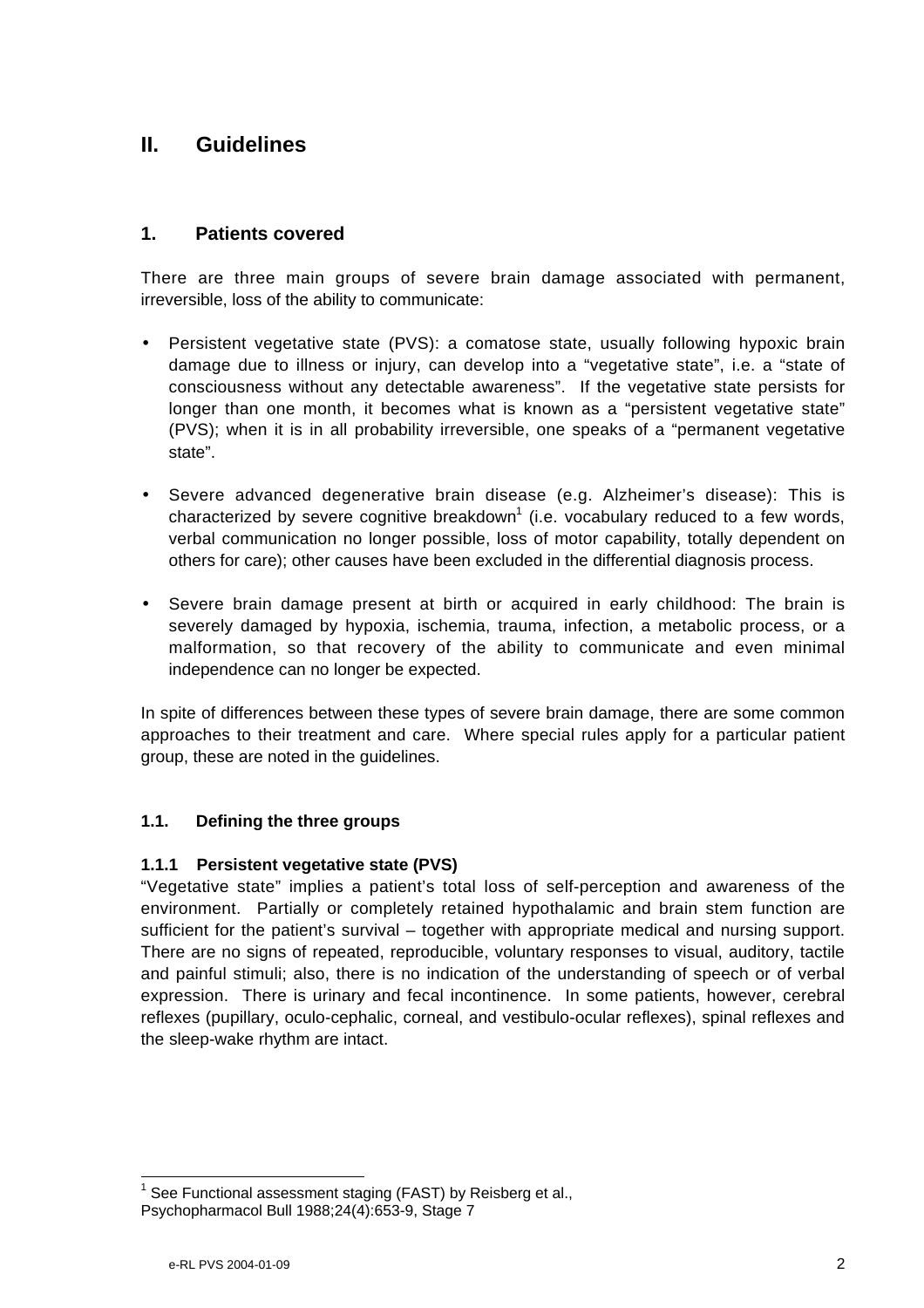## **1.1.2 Neurodegenerative disease**

These patients have suffered an extreme loss of cognitive ability due to severe degenerative brain damage, remaining in a static condition for months. This occurs especially in the late stages of Alzheimer's disease, Parkinson's disease with dementia, fronto-temporal dementia, advanced Huntington's chorea, and vascular dementia<sup>2</sup>. As a rule, other neurodegenerative diseases progress relatively rapidly, only affecting cognitive ability in their terminal stage. The present guidelines are only applicable when the ability to communicate has been lost and there is no longer any detectable self-awareness.

#### **1.1.3 Brain damage present at birth or acquired in early childhood**

There are three relevant age-dependent, ethically relevant factors in children. These are particularly important in newborns and young babies:

- 1. The damage to the brain affects a central nervous system that is still developing. This makes it difficult to assess the extent of actual functional damage, as many functions are not yet evident in newborn and young babies. On the other hand, there is a much broader spectrum of possible functional recovery, due to the great plasticity of the nervous system in childhood. The prognosis is, therefore, somewhat uncertain.
- 2. These patients can give no indication of their wishes regarding medical treatment. With congenital brain damage, there is no biographical point of reference for making assumptions in assessing the subjective quality of life.
- 3. From the biological, psychic, social and legal points of view, children are practically totally dependent on their parents. The consequences of decisions on medical treatment that are made when there is an unfavorable prognosis affect the parents very directly, perhaps for the rest of their lives.

These special factors make it impossible to clearly define a group of newborns, babies, and infants for whom these guidelines would be applicable. Rather, for each child with this degree of brain damage, the decision as to whether it's appropriate to modify the therapeutic goal, as outlined in these guidelines, must be made on the basis of the individual prognosis. In doing this, the anticipated ability to enjoy life, form relationships, and have new experiences offered by comprehensive therapy must be weighed against its disadvantages, in the form of pain, discomfort, and possible constraints imposed by the treatment.

#### **1.2. Terminally-ill patients**

Chronic severely brain-damaged patients cannot be equated with terminally-ill patients.

The former are still in a stable but seemingly irreversible state. However, intercurrent complications or the decision to stop treatment can precipitate the lethal process. In terminally-ill patients, life expectancy is relatively short (days to weeks) and the terminal process is progressive. The care of terminally ill patients is dealt with in a separate set of guidelines<sup>3</sup>.

 <sup>2</sup> These patients are often elderly. In this connection, see also the medical-ethical guidelines and recommendations of the SAMS for the treatment and care of elderly persons who are in need of care.

<sup>&</sup>lt;sup>3</sup> The «Medical-ethical guidelines for the medical care of dying persons and severely brain-damaged patients» dating from 1995 have been revised, not only in regard to severely brain-damaged patients but also – by a separate sub-committee – for terminally ill patients. Also relevant are the guidelines of 1999 on the ethical problems arising in intensive care and the guidelines on the determination of death in the field of organ transplantation.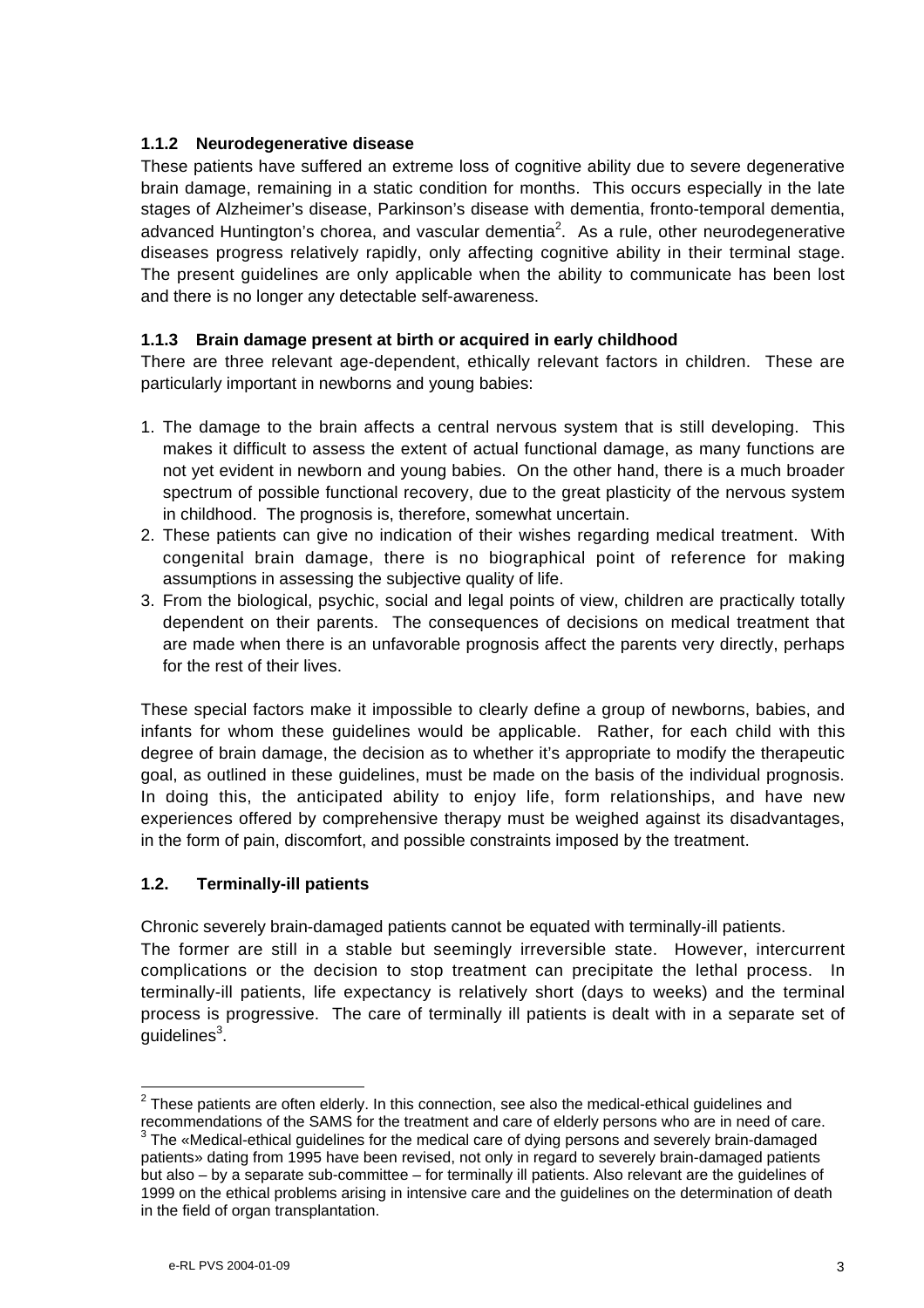## **2. Patient's rights**

## **2.1. Principle**

There is an obligation to provide help and to alleviate the suffering of patients with chronic severe brain damage in any way possible. The obligation to maintain life, however, carries some qualifications. The patient's wishes in this respect are the overriding criterion for decisions to reject or discontinue life-saving measures.

## **2.2. Patient's directives**

Everyone may draw up conditions and instructions, in advance, regarding the medical treatment and care they wish to receive, or to reject, if they are no longer able to make decisions for themselves («patient's directives», or «advance directives»)<sup>4</sup>. The patient's directives are to be followed as long as there are no concrete indications that they no longer represent his or her present wishes. The more clearly the patient's wishes are formulated, the more recent their signature and the better they have anticipated the current situation, the more valid the directives are.

If the patient has not drawn up such directives in advance, an attempt must be made to determine their presumed wishes. The manner in which the patient has thought and acted during their life, and what their preferences were, all play an important role in this respect. Such information should be obtained from representatives specifically named by patients or from people close to them (e.g. their family physician).

## **2.3. Representation**

Everyone may designate in advance a trusted friend or relative, who can agree, on the patient's behalf, to medical, nursing and/or therapeutic measures, if the patient is no longer capable of making decisions. By taking into consideration eventual existing patient's directives, agreement from the legal representative or the designated trusted person must be obtained. If the decision of either of these persons seems to contradict the presumed wishes of the patient, the appropriate authorities must be consulted.

If there is neither a legal representative nor a trusted person available, or if it is impossible to contact them in an emergency, the doctor, nurses and therapists must arrive at their decision after an interdisciplinary discussion, according to the best interests and presumed wishes of the patient.

In the case of minors, one must conform, in principle, to the wishes of the legal representatives; as a rule, these are the parents. However, life and death decisions often make excessive demands on parents. Decisions on treatment and care have to be made in the best interests of the child, in agreement with the parents and/or the legal representatives. If it proves impossible to arrive at a consensus on vital decisions, the appropriate responsible authority should be consulted.

 <sup>4</sup> Capacity for judgment means the ability of a patient to perceive reality, to make judgments and express wishes, and to make choices. Long-term patients suffering from severe brain damage no longer meet these conditions.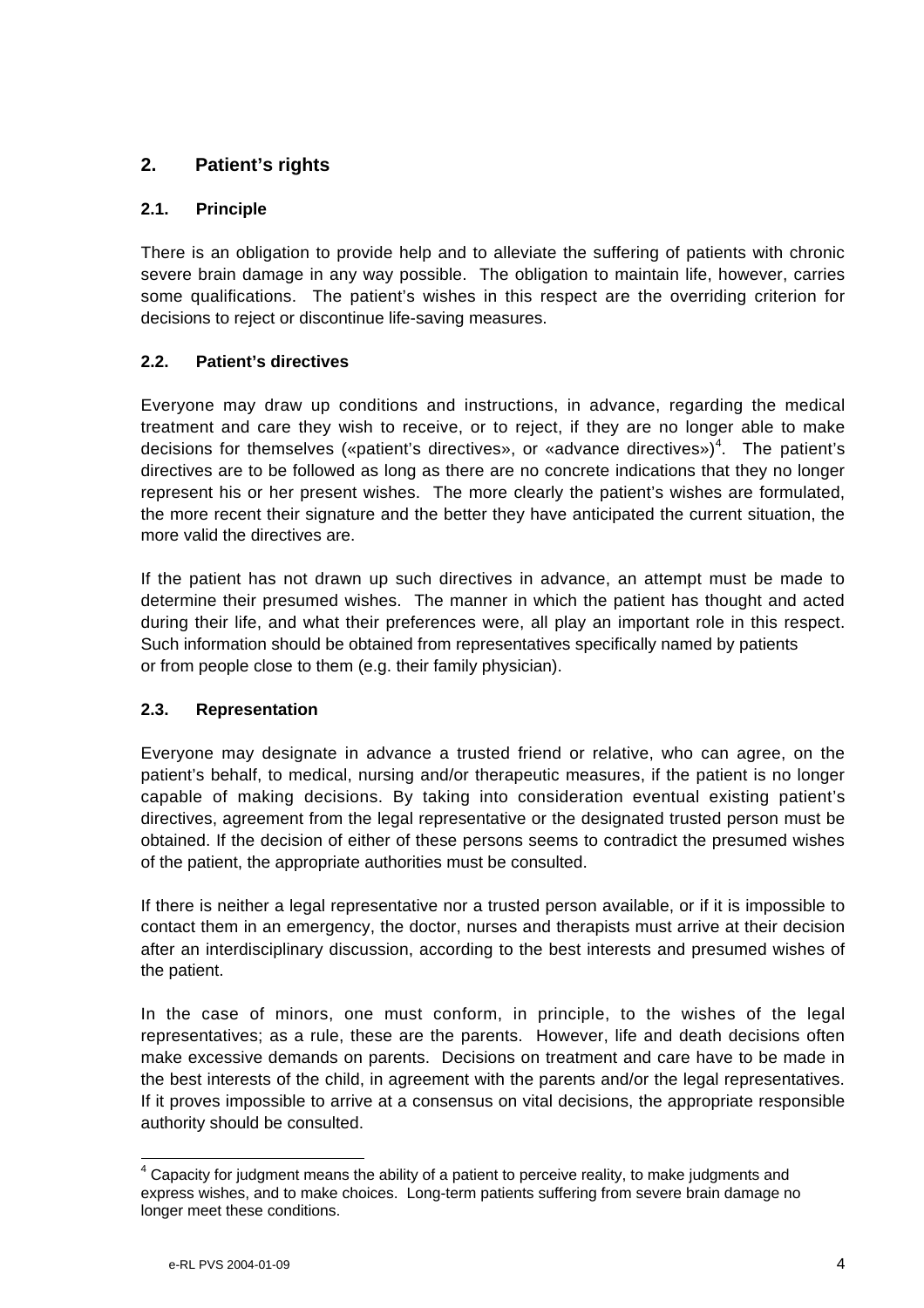## **3. The decision-making process**

The decision-making process deserves special attention. In this respect, the responsible doctor or nurse must check whether the patient has drawn up directives, whether a legal representative has been designated, or whether a «person of trust» has been nominated. Decisions concerning the goal (and locality) of treatment and care must be based on the patient's condition, the prognosis regarding life expectancy and quality of life, and the character and presumed wishes of the patient. The experience and viewpoints of those persons closest to the patient and those of the nursing team have also to be taken into account. The responsibility for decisions that are reached in this way should be shared, and everyone involved, as far as possible should accept them. Hospital ethical committees<sup>5</sup> may be included in the decision-making process. The final decision rests with the doctor directly responsible for the patient. Decisions, which lead to the discontinuation of life-support measures, must be protocolled, so that they can be reconstructed in the future.

## **4. Treatment and care**

## **4.1. Principles**

The therapeutic goal determines the procedures to be followed. Palliative care and nursing must be instituted in good time and in parallel with the usual therapeutic measures, and must proceed independently of these. Adequate use of available resources is fundamental; measures must meet the demands of good clinical practice, and must be reviewed periodically. In any individual case, economical thinkings shall never implicate decisions on the rejection or withdrawal of medically justified therapeutic measures.

## **4.2. Therapeutic measures**

The therapeutic measures taken depend on the therapeutic goal. There are situations where diagnostic and therapeutic procedures that are otherwise suitable may no longer be appropriate, and where certain limitations in their use are indicated. In special situations the use of therapeutic measures for just a limited period must be considered. A change in the therapeutic goal may be envisaged if the disease is far so advanced that life-support therapy only prolongs suffering. Under these circumstances, the effect of therapy on the preservation and the quality of life has to be taken into account. Invasive or aggressive therapy should preferably be avoided in favor of simpler forms of palliative therapy. With the withdrawal of curative-therapeutic measures, there is a shift in the direction of care, alleviation and moral support.

## **4.3. Alleviation and care**

Severely brain-damaged patients always have the right to adequate palliative measures. These are largely preventative, aimed at promoting the patient's general comfort (medication,

\_\_\_\_\_\_\_\_\_\_\_\_\_\_\_\_\_\_\_\_\_\_\_\_\_\_\_\_\_\_\_\_\_\_\_<br><sup>5</sup> Here, «ethical committee» does not mean «research ethical committees» which assess clinical trials, but ethical committees, forums etc. that are set up in hospitals to deal with difficult ethical decisions in individual cases.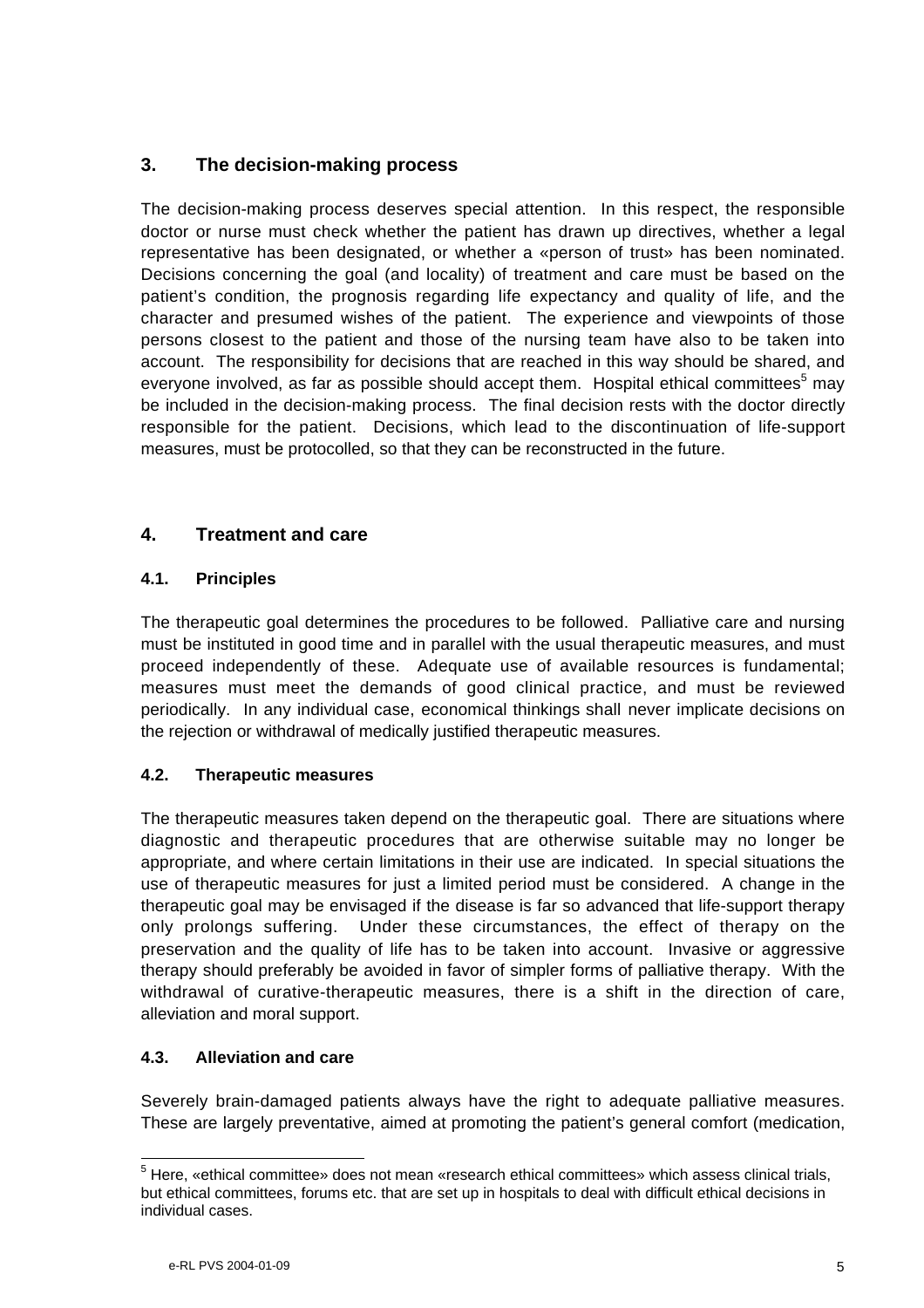nursing care, physical therapy, etc.). As these patients are unable to express their feelings it is not possible to act in response to their symptoms. It is therefore necessary to look proactively for conditions which, based on clinical experience, are likely to cause suffering. Palliative measures should then be taken, even if they are likely to shorten the patient's life. Moral and advisory support of the persons close to the patient are also important elements of these measures.

Patient care includes maintenance of the patient's physical condition, avoidance of further damage, preservation of mobility, and keeping up the patient's appearance. The care provided should be as continuous as possible. This facilitates contact with the patient and makes it possible to get to know the patient and his family better.

#### **4.4. Fluids and nutrition**

Unless otherwise requested, adequate fluids and nutrition (enteral or parenteral) must be ensured in clinically stable patients. However, if this leads to complications the situation must be re-examined. The decision to begin tube feeding must be very carefully considered.

In newborns, fluids and nutrition may only be discontinued if establishing enteral nutrition demands major surgery, or is otherwise impossible.

Fluids should not be given without the simultaneous administration of nutrition. In terminal situations the administration of fluids alone may be justified or – in consensus with the team and the patient's family – it can even be suspended.

## **III. Comments**

#### **Re: Preamble**

These guidelines are intended for institutions responsible for the care of chronic severely brain-damaged patients, to act as a basis for internal guidelines that take into account regional and cultural conditions. They shall help to come to the right decision with regard to treatment and care for each individual patient, without judging before hand.

#### **Re: 1. Patients covered**

The long-term prognosis and determination of the irreversibility of a «persistent vegetative state» are extremely difficult; they are dependent, among other things, on the age of the patient, duration of the condition, concomitant diseases, and, in particular, on the cause of the brain damage<sup>6</sup>. For instance, the chance of recovery exists for much longer (more than a year) with a persistent vegetative state following brain damage due to injury, rather than illness. In the former, supportive measures must be continued patiently over a prolonged period. Any question of deciding not to treat or to withdraw treatment, or to transfer the patient to another institution, must be considered in good time, but not hastily.

\_\_\_\_\_\_\_\_\_\_\_\_\_\_\_\_\_\_\_\_\_\_\_\_\_\_\_\_\_\_\_\_\_\_\_<br><sup>6</sup> The Multi-Society Task Force on PVS, «Medical aspects of the persistent vegetative state», Part I: NEJM 1994; 330: 1499-1508; Part II: NEJM 1994; 330: 1572-1579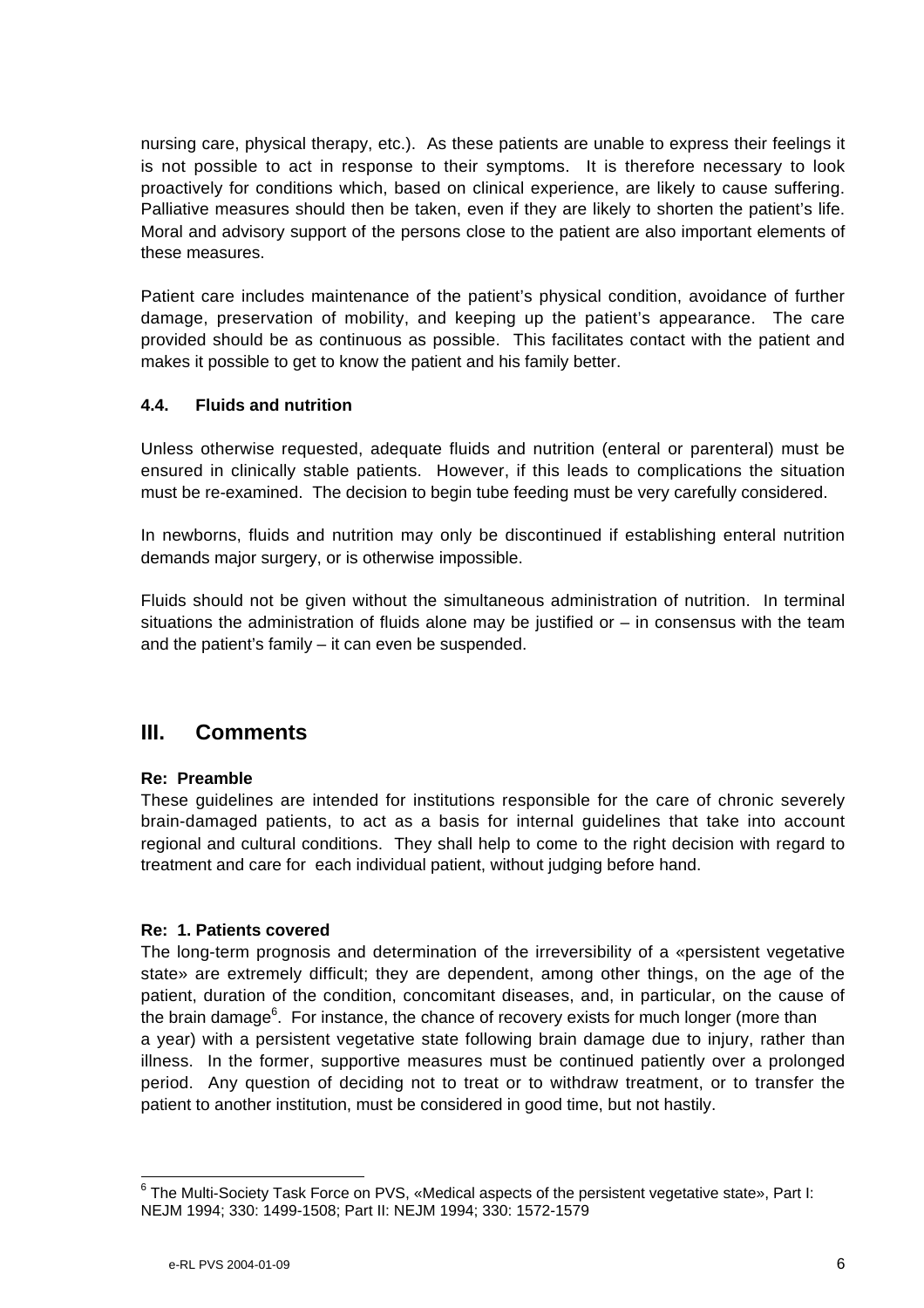#### **Re 2. Patient's rights**

The legal situation in the case of patients who are incapable of expressing their wishes is complicated. In particular, there may be uncertainty regarding the extent of the right of representation and who can act on behalf of a patient who is incapable of judgment. There are also different cantonal regulations in this respect. In some Swiss cantons the doctor has the right to make decisions. In others, based on cantonal regulations or when there are no such regulations, there is, in principle, the obligation to nominate a representative, according to Swiss Federal Law. Depending on the circumstances, (e.g. the availability of persons with guardianship authority) it is not always practical or reasonable to demand the presence of a legal representative. With a view to the application, in the medium term, of the principle of obtaining the consent of a representative in the case of a patient who is incapable of judgments (as is also envisaged, for example, in the framework of the Bioethics Convention), these guidelines also specifically mention the possibility of the nomination of a person of trust.

#### **Re 3. The decision-making process**

Each decision requires definition of the goal, a search for consensus between those involved, and regular checks as to whether the goal is being achieved or is still appropriate. Most importantly, the consequences of the decision must be clarified for all those concerned (e.g. treatment of new diseases and conditions, transfer to another institution, difficulties for the family members visiting the patient etc.). Such decision-making calls for the allocation of the necessary space and time. When possible, these decision-making processes must always be conducted in accord with a binding internal guideline.

#### **Re 4.1. Treatment and care: principle**

It is appropriate to look for the optimal approach, finding the correct balance between «therapeutic over-zealousness» and «therapeutic nihilism», after considering the advantages and the disadvantages for the patient and taking into account the available resources.

Due to the not unlimited resources in the health service, the availability of resources must be checked periodically. The persons responsible for the decisions are also jointly responsible, in their fields of activity, for the proper distribution of the available resources.

#### **Re 4.3. Treatment and care: alleviation and care**

In addition to regular clinical examinations, specific searches for side effects of ongoing treatment, and monitoring vegetative parameters that could indicate possible symptoms (e.g. pain), attention should be paid to the observations and the insight of those who spend a lot of time with the patient (family members, caregivers, nurses). The value of many such measures can best be evaluated when they are given as a test (i.e. a therapeutic trial).

The atmosphere in the patient's room should be quiet and empathic. Personal contacts should be maintained, as far as possible. There should be gradual acceptance of the persistent nature of the vegetative state and of the withdrawal of treatment, if this becomes necessary. And the family members should be able to incorporate the patient's situation into their own life pattern.

#### **Re 4.4. Treatment and care: fluids and food**

In patients with dementia who can no longer swallow food properly, it's necessary to exclude a swallowing disorder or digestive pathology (i.e. of the mouth, throat, esophagus, or stomach). After exclusion of the existence of a disorder that would be easy to treat, refusal of food (a form of behavior often seen in patients with dementia) should be assessed as a